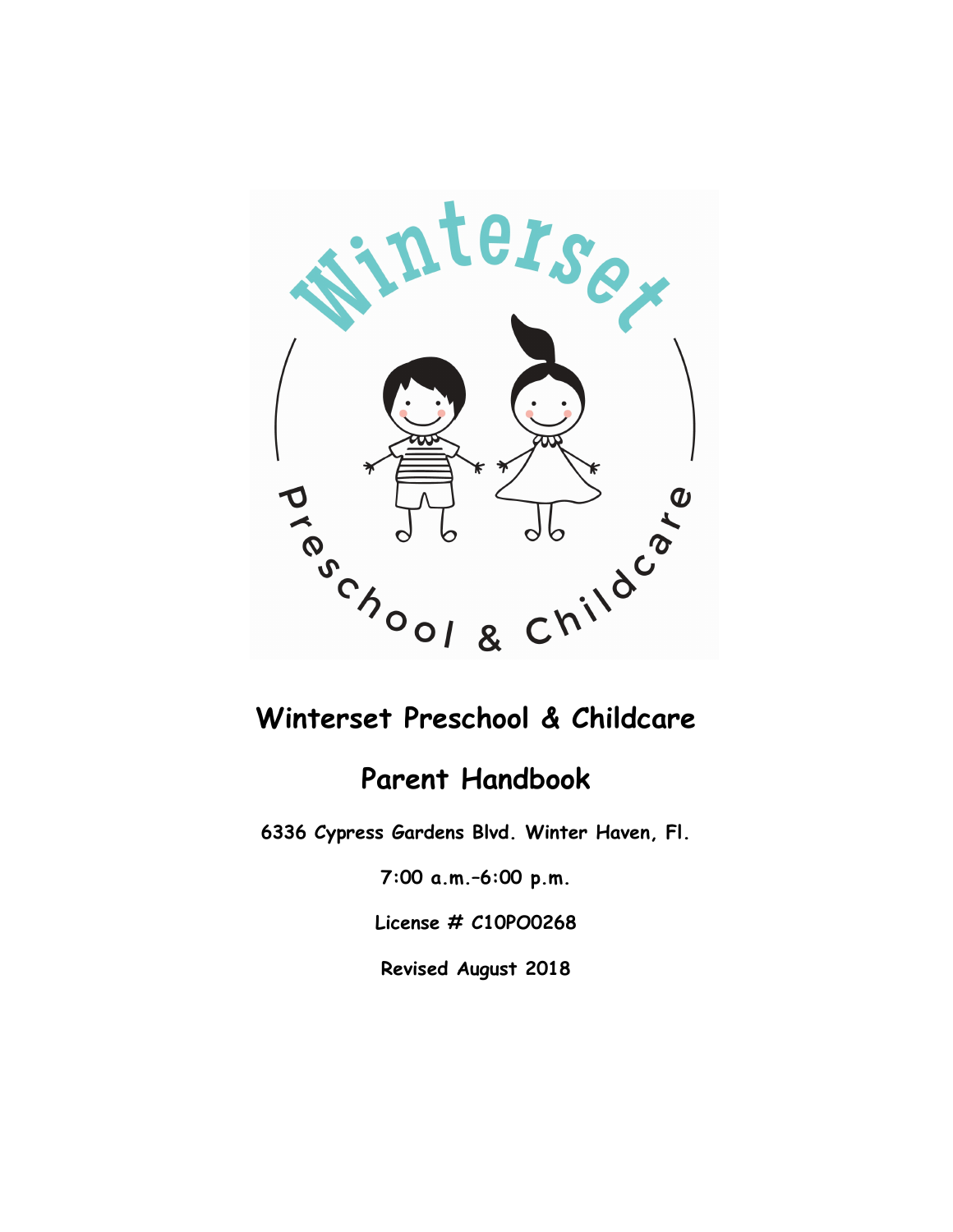Welcome to the Winterset Preschool & Childcare. We hope your whole family will enjoy the Center and the friends you will make here. This handbook has been written to describe our program, goals, policies and they myriad of practical details that go into making each school day as happy and successful as possible. Please study it and keep it for reference, as it will answer many of your questions.

OUR PHILOSOPHY We will work together, learn together and play together while we grow. Our goal is to give your child the best preschool experience in a developmentally appropriate and loving way. We will learn by using all of our senses and forming friendships while growing together.

STAFF QUALIFICATIONS: All teachers meet or exceed the Florida State Department of Children & Families licensing requirements. Every year, the director, teachers, and assistant teachers must complete a required number of continued training hours. All of the staff has experience working with young children in a supervised program. In addition, our staff members truly love and understand child development and our playbased philosophy.

ENROLLMENT: Winterset Preschool & Childcare is open to children from six weeks to age twelve years. Enrollment shall be granted without regard to a child's race, color, creed, religion, national origin, gender, or disability; and without regard to a parent or guardian's race, color, creed, religion, age, national origin, gender, pregnancy or disability. Parents can apply for enrollment of their child by completing the Enrollment Application and paying the \$30.00 Registration Fee. The Application Fee is non-refundable. Immunization records and health assessment/physical must be received on the first day of child care. Please be advised that some children in the center may not have their immunizations due to medical, religious, or philosophical exemptions. The Enrollment Application and Fee Agreements are not meant to serve as contracts guaranteeing service for any duration. Winterset Preschool & Childcare reserves the right to dismiss any parent or child at any time with or without cause. Continued enrollment at Winterset Preschool & Childcare is contingent upon the parent's, emergency contact persons' and child's adherence to the policies and procedures of Winterset Preschool & Childcare as outlined in this handbook including, but not limited to, timely payment of all fees and tuition. Parents are required to notify Winterset Preschool & Childcare immediately, should any of the information collected at the time of enrollment or any time thereafter change. Failure to do so may result in the child(ren) being dis-enrolled from the program. Winterset Preschool & Childcare offers a multiple child discount for one or more siblings enrolled during the same school year. Tuition rates are discounted 10% for total tuition.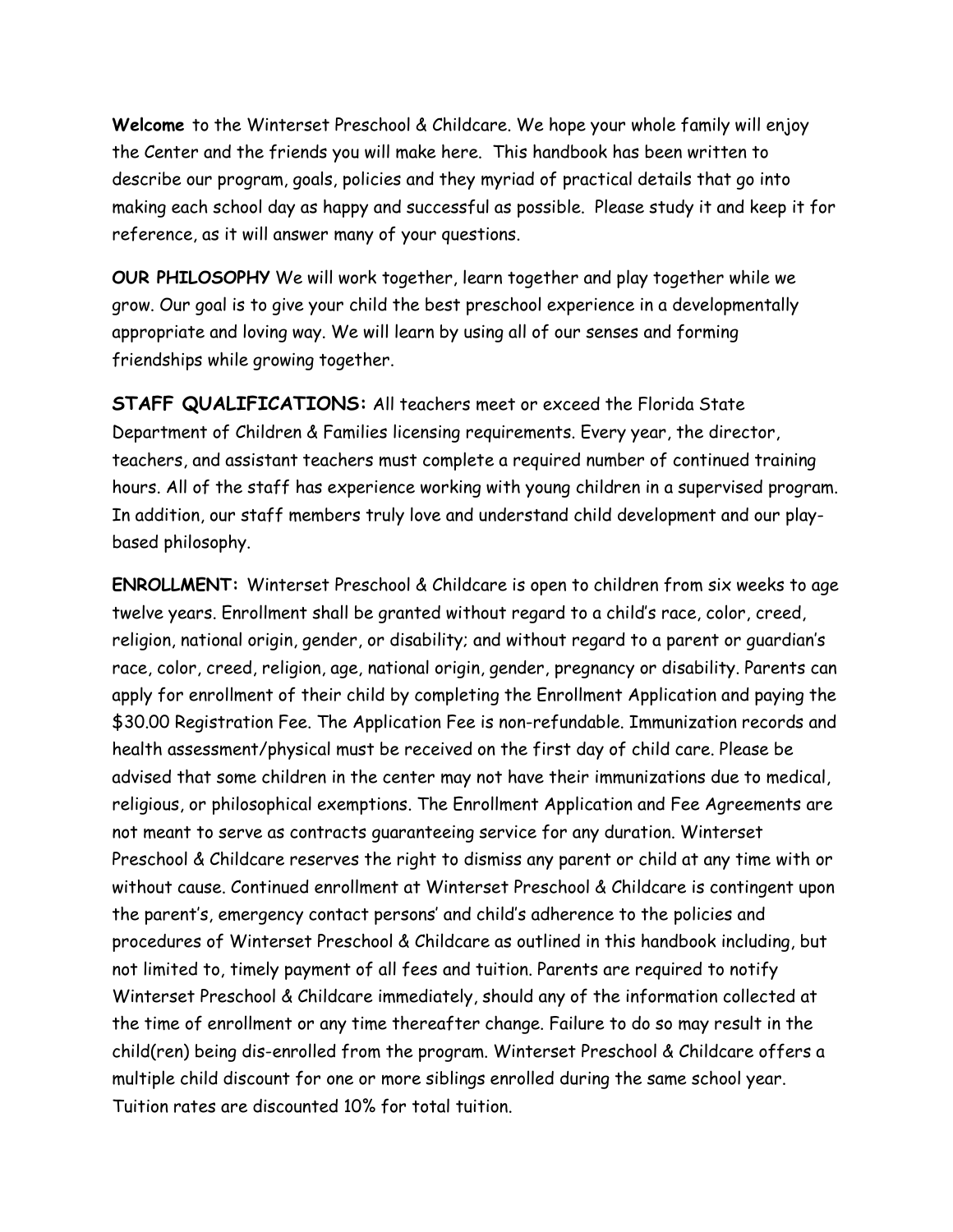WITHDRAWAL/SCHEDULE CHANGE: One week written notice is required when withdrawing a child for any reason. The parents and child, following their last day of enrollment, are not permitted to re-enter agency property without prior permission of the Center Director. A withdrawn child and his/her parents are required to call and request an appointment with the Center Director if they wish to return to agency property following the last day of enrollment at Winterset Preschool & Childcare. Appointments are made at the discretion of the Center Director and are not a right of the withdrawn child or parent. Parents who wish to change their child's days or times of enrollment at Winterset Preschool & Childcare must submit a request to do so one week in advance of the proposed change. Schedule changes are subject to a change fee. The Center Director will notify the parents in writing if the new schedule is available. A schedule change will not be considered to be final until a new fee agreement is signed. If the schedule change requires an additional deposit and/or registration fee, the change will also be contingent upon payment of these monies. If the requested schedule is not available parents may choose to continue with the current schedule until such time as the requested schedule becomes available, or may choose to withdraw their child from the program. The date the request for the Center Director receives the schedule change will be used to toll the one week notice PAYMENTS: All custodial parents and/or legal guardians are required to sign a Fee required for withdraw Agreement prior to enrollment of their child in Winterset Preschool & Childcare. Parents are required to indicate to whom all billing information and correspondence are to be addressed. Check, money order, or credit card may pay tuition. Winterset Preschool & Childcare accepts Master Card, Visa, Discover and American express. Receipts will be given for parents that ask for one. . All payments are due on Monday for the current week of care. A charge of \$10.00 will be added to your account if not received by Tuesday afternoon of the current week of care. There is no credit given for scheduled school holidays, child illness, or for closings due to emergency situations, inclement weather or acts of God. Each child is granted one week of unpaid "vacation" a school term. If and when you choose to use your vacation week you must document it in writing with the dates specified on which date you are using it for. You must pay every week rather your child has attended or not for this will hold your space in their classroom. Non-payment of tuition is grounds for immediate dismissal from the program. Timely payments are essential for continued enrollment at Winterset Preschool & Childcare; however, if you anticipate difficulty with paying on time, please discuss the matter with the Center Director immediately. If alternative arrangements for payment are approved you will be notified by the Center Director.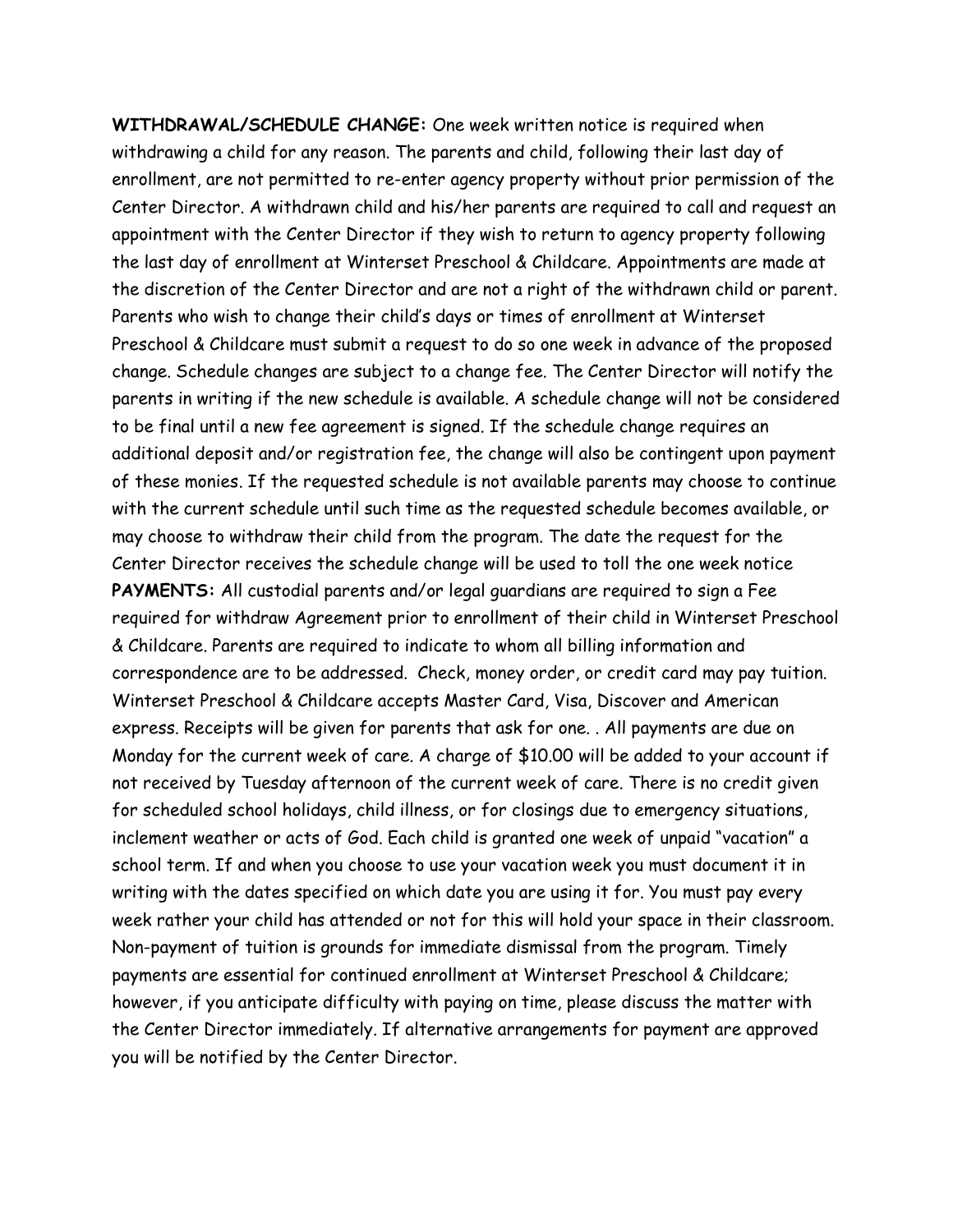LATE PICK-UP FEE: The parent or quardian of a child not picked up until after closing (6:00 p.m.) will be charged \$1 per minute. All late fees are expected to be paid with the next week's tuition. This fee applies per family. Winterset Pre-school is open from 7:00am until 6:00 pm Monday thru Friday. Your child must be dropped off and in class no later than 9:00 unless you have made other arrangements with the director. You must let the director know a head of time if your child has an appointment or family emergency still then we must have a doctor's note and must be here no later than 11:00 if approved by the director. DCF requires all absences to be documented if your child is not going to attend please make sure you contact the director. This is required for staffing reasons and so that we are able to better serves you and your child. Your child is allowed to attend the center for 10 hours a day. VPK may start earlier than 9:00 if this is the case your child must be here on time in order for your child to get all that he or she is required to have for the program.

DROP-OFF & PICK-UP POLICIES: Parents are expected to accompany their child into the center. The teachers are glad to assist you and your child at your drop-off time. Teachers, however will not assume direct responsibility for your child until you are ready to walk out of the building. It is important for the teacher to keep a watchful eye on all the children in his or her care. You are welcome to stay for a short while and assist your child through this transition. Simply notify the classroom teacher when you are ready to leave and the teacher will assist.

Only the individuals listed on the Child Information Record, or on a written permission note from the parent, will be allowed to leave with a child. A phone call will not be permitted for permission for pick up. The staff is expected to request a picture I.D. from any unfamiliar person (including grandparents). If there is any concern, the staff of Winterset Preschool & Childcare reserves the right to deny a person's request to pick-up a child.

Your child's classroom teacher may be available at pick-up time for short questions. For longer discussions or particular concerns please schedule an appointment. Parents are expected to assume full responsibility of their child once they enter the classroom. Do not allow your child to touch the exit door handles or open the doors. We work very hard at teaching the children not to touch the exit doors. If your child will be late or will not be at school for the day, you must call or let the director know that they will not be attending.

SCHOOL READINESS: Winterset Preschool & Childcare accepts child care subsidies. Subsidized children must have the case manager call before they start care and we follow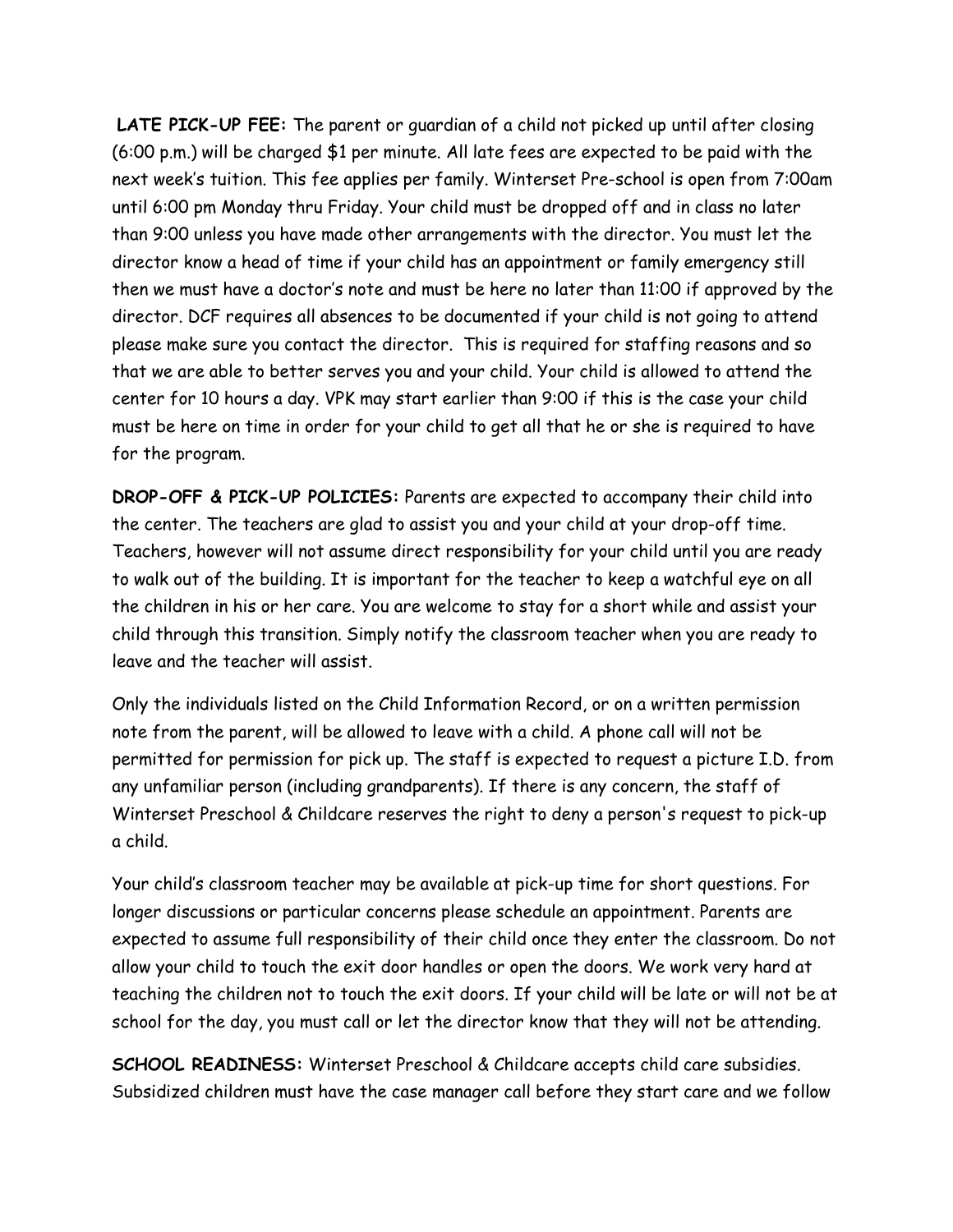our contractually obligation with ELC and require parents to pay their co pay by Monday the beginning of the week or we will have to report non payments to our ELC office. Parents of a subsidized child must complete all required paperwork on time to continue enrollment at ELC. Parents of subsidized children are also required to sign a fee agreement, agreeing to be personally responsible for the payment of tuition, in the event they become ineligible to receive child care subsidies. If you have ELC they only permit 3 absents a month if you miss more than 3 days you will be required to pay the remaining balance. Also ELC may not pay the whole amount that Winterset Preschool Charges the parent or guardian will be responsible to pay this balance also.

PARENT BULLETIN BOARD: A bulletin board is available with announcements for you to view and read in the office. Please take the time to scan the Parent board regularly to keep informed of the center happenings and/or announcements. There will be letters for you to read on upcoming events and sometimes changes that will be being made to better serve you and your child. Weekly lesson plans and monthly plans will be posted for viewing in each classroom.

CENTER EVALUATION: Parents will be given the opportunity on an annual basis to evaluate the center, its program and our ability to meet your special needs. These are very important to us. Please take the time to fill it in when it is received.

ASSESSING YOUR CHILD'S DEVELOPMENT: We will be observing your child throughout the year to assess their development physically, emotionally, socially, cognitively, and creatively, as well as their language skills. Conferences can be held at any time if either parent or teacher requests one.

DAILY SCHEDULE OF ACTIVITIES: Curriculum Activities in all age groups are based on the most up-to-date practices recognized by experts in the field of early childhood education. Our staff has access to publications and conferences on the latest developments available. The classroom teachers prepare lesson plans, which are handed in to the director for review and input. We use Creative Curriculum for classroom activity ideas. We value your child's experiences. When your child starts at Winterset Preschool & Childcare, observations will occur throughout their time here. This will help us provide the best care academically and socially for your child. We respect each child as an individual and set up their goals accordingly. We would love to have your input and or any ideas that you would like to share.

ARRIVAL: The Center opens each weekday at 7:00 A.M. for full-day programs. All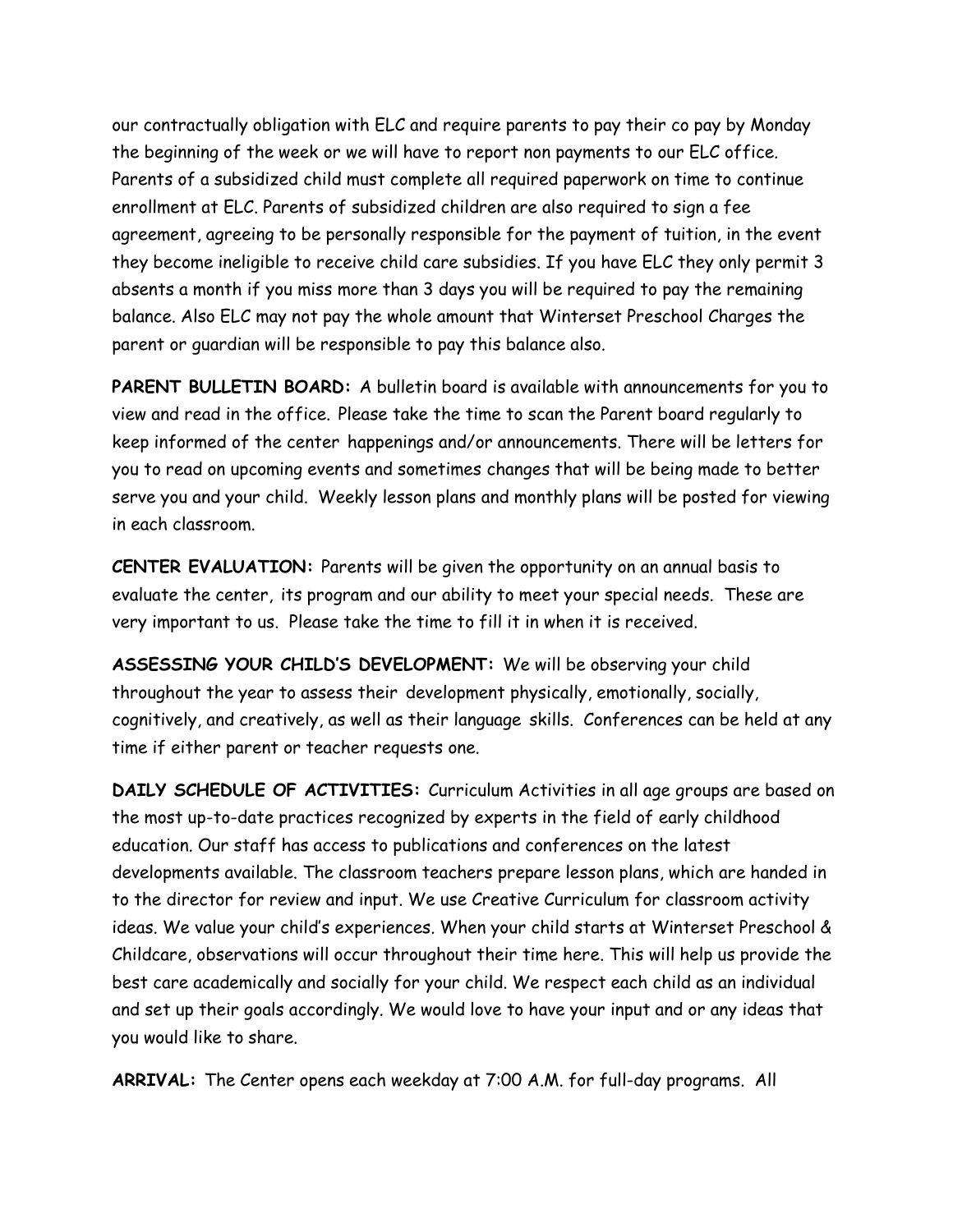children must be escorted to and from the classroom by an adult. Parents need to allow enough time to assist their children in hanging up their coats and bringing them into the classroom. We request that children arrive by 9:00 A.M. so they may take full advantage of the entire morning program. If your child(en) will not be attending for the day please be sure to call the Pre-School and let the director know that they will be out and when you expect for them to return.

DEPARTURE: The Center closes at 6:00 P.M. for full-day programs. Children are to be picked up at the agreed time. Parents should make the staff aware that the child is leaving. It is best to notify the Center if the parent will be late so that the child does not feel abandoned.

If someone other than persons on the "Authorized Pick-Up List" is to pick up your child, a written, signed note should be given to the teachers at the child's arrival.

SUPPLIES NEEDED: All children need to bring a change of clothes, sheets for crib or cot, and a small blanket. Infants need to bring pre-made, crib sheet, bottles, diapers and wipes. Two snacks and a lunch must also be packed daily. Please put your child's first and last name on all of their supplies.

RECYCLING: When you clean your house, remember that we can use:

| good used toys      | books                               |
|---------------------|-------------------------------------|
| dramatic play props | phone                               |
| dress up costumes   | jewelry                             |
| purses              | good kitchen equipment of all sorts |
| collage materials   | buttons                             |
| ribbons             | greeting cards                      |
| calendars           | spools                              |
| tiles               | yarn                                |

BIRTHDAY CELEBRATIONS: Birthday treats are optional. If you plan to bring in a treat, please notify us ahead of time so we can plan snack around it. We will also inform you as to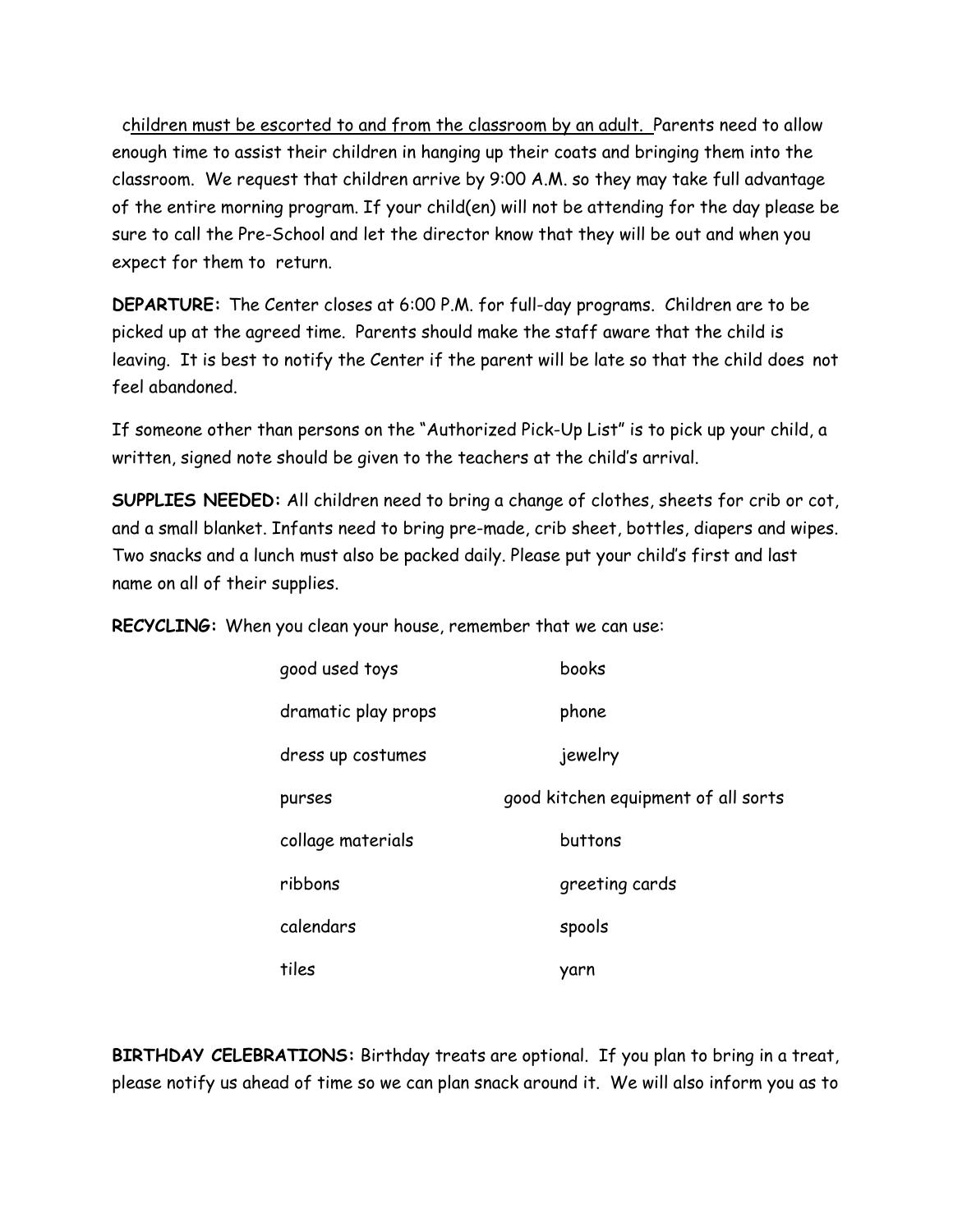how many children to plan for. Parents are always welcome at their child's birthday celebration.

CUSTODIAL PARENTS: We are committed to protecting all children in our care. If the child does not live with both natural parents, evidence of custody must be presented. A copy of the court ordered document must be presented and a copy of the court ordered custody decree will be maintained in the child's permanent file.

DRESS CODE: Children are engaged in various activities during the course of the day; some of these activities can be messy, and/or athletic in nature. Additionally, children are engaged in outdoor play daily, weather permitting. Due to these activities, children are required to be dressed in seasonably appropriate, comfortable, and clothing. Coats, hats, gloves, scarves and winter shoes must be provided in the winter months. Children ages 3 through 5 are required to have one seasonably and size appropriate complete change of clothing at the center at all times. Children under 3 years of age are required to have two seasonably and size appropriate, complete changes of clothing at the center at all times. A complete change of clothing includes shirt, pants, underwear, socks, and shoes. All clothing items must be clearly labeled with the child's first and last name. This includes coats, hats, gloves, and scarves. WPC is not responsible for lost or damaged items of clothing. Tennis shoes are a must, because they can be easily cleaned and easily dried in case they get accidentally wet. Teachers agree that cowboy boots should not be worn to school. They are awkward for running and climbing and they can hurt another child during active play. All children must wear closed toed shoes daily for their protection. \*\*Label all clothing prominently with your child's name.\*\*

JEWELRY: Children are not permitted to wear jewelry of any kind. It is a safety hazard for your child as well as the other children enrolled in the program. In addition, Winterset Preschool & Childcare will not to be responsible for lost or stolen valuables. It is the parents' responsibility to enforce this policy with their children. Winterset Preschool & Childcare is not responsible for damage to or loss of and articles of clothing.

TREASURES AND POSSESSIONS: Each child has a specially marked "cubby" for jackets, extra clothes, and nap blankets and most treasured art projects. Please check your child's cubby each day to take home items that need not remain at school. Sometimes, children need to bring special toys or new-found treasures to school to use as a "bridge" between home and school. On these occasions we will work with you and your child to make it a positive sharing experience. Past experience has shown us that lots of toys from homes create many problems at school. We have a wide variety of materials as well as many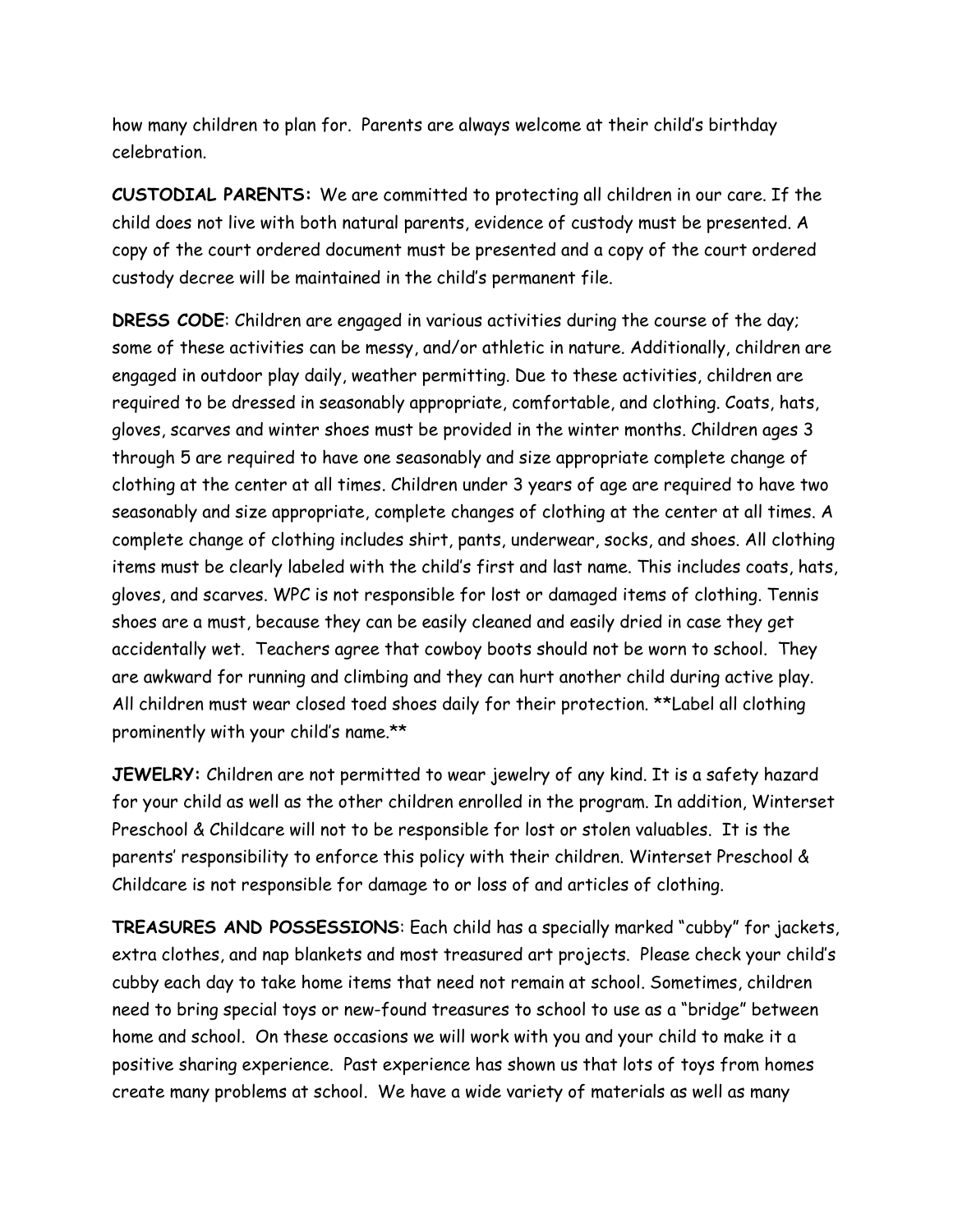opportunities to work on sharing at school. We encourage you to encourage your child to leave personal belongings at home. IMPORTANT: There are four things we feel strongly must remain at home – guns, gum, candy and money.

FOOD: Winterset Preschool & Childcare does not currently serve food. Parents must pack a lunch with a drink. Winterset Preschool & Childcare does not heat up food of any kind. Please ensure that your child's lunchbox has an ice-pack and utensils as needed. Parents may bring breakfast for their children provided the arrival time is before 8:30 a.m. Food must be simple and self-serving (e.g., yogurt, breakfast bar, dry cereal, fruit). The teachers are not responsible for preparing breakfast. Parents are responsible for bringing their child's lunch. We ask that all foods are prepared in child size portions, cutup/sliced/peeled and in non-breakable containers for easy and safe eating. All lunch boxes, bags and thermoses need to be labeled on the outside with the child's first and last name. A well balanced lunch should consist of the following: protein source such as meat, poultry, fish, eggs, cooked dried beans or peas, cheese or peanut butter; 2 vegetables, 2 fruits or 1 fruit and 1 vegetable; grain: cereal, whole grain or enriched bread product, crackers, or pasta; dairy product. We do provide two nutritional snacks a day. Once during the am and then when the children wake up from a nap we give them another.

DIAPERS & POTTY TRAINING: Parents must supply diapers and wipes for their child(ren). We do not keep extra diapers on hand please check daily to make sure your child has enough diapers in their cubbies. We try not to share other diapers with your children in case they have a reaction to a certain bran. Our teachers are experienced in training young children in how to use the bathroom. It is essential that the parent and teacher communicate about the needs of the child and work together to make this developmental milestone positive and successful. We recommend that when in training, your child be dressed in "user-friendly" clothing. Overalls, zippers, and snaps are difficult for small children to manage--especially in a hurry! While potty training, parents are to provide lots of underwear, socks, and outer clothing.

Infants: Once your infant turns one we will slowly start getting them adjusted to their new classroom and teacher. At this time we will also start weaning them from their bottles and pacifiers. You will need to start sending them with a cup labeled with their first and last name on them. They will also need a nap mat for sleeping.

SICK POLICY: Our well child policy states that your child has to be symptom free for 24 hours. This precaution helps keep cold, viruses, and other illnesses from spreading throughout the center. We want to do our best to keep the center healthy.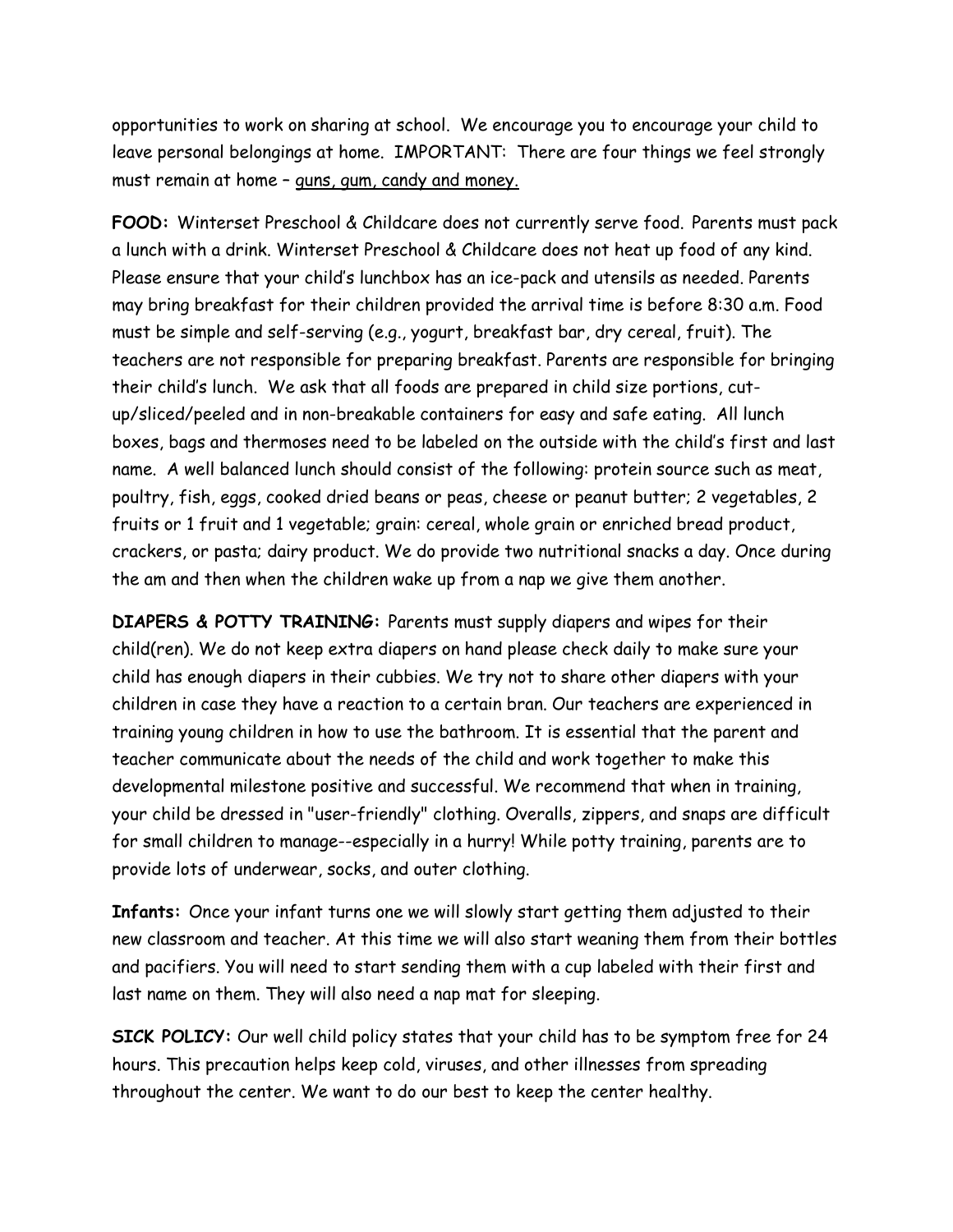#### Symptoms requiring removal of child from day care:

- Fever: Fever is defined as having a temperature of 101°F. (A child needs to be fever free for a minimum of 24 hours before returning to daycare, that means the child is fever free without the aid of Tylenol®, or any other fever reducing substance.)
- Sore throat, rash, vomiting, diarrhea, earache, irritability, or confusion.
- Diarrhea: runny, watery, bloody stools, or 2 or more loose stools within last 4 hours.
- Vomiting: 2 or more times in a 24 hour period. Note: please do not bring your child if they have vomited in the night.
- Breathing trouble, sore throat, swollen glands, loss of voice, hacking or continuous/productive coughing.
- Runny nose (other than clear), draining eyes or ears.
- Red, itchy eyes
- Frequent scratching of body or scalp, lice, rash, or any other spots that resemble childhood diseases, including ringworm.
- Child is irritable, continuously crying, or requires more attention than we can provide without hurting the health, safety or well-being of the other children in our care.

If you are called to come and pick up your child, we ask that you arrive within one hour of being notified. Some instances may require a doctor's note before returning.

MEDICATION: Winterset Preschool & Childcare does not administer medication of any kind, with the exception of life saving types, such as an epi-pen. If your child is prescribed an antibiotic, please make sure it is prescribed in a manner that allows you to administer it at home. Winterset Preschool & Childcare administration and staff will not administer medication through nebulizer treatments but you may come to school and administer the treatments in a designated area. Non-prescriptive medication cannot be given, such as: Tylenol, cough medicine, nose drops, etc.

Emergency Plan: In the event of an emergency/incident, Winterset Preschool & Childcare staff shall notify the necessary agency by utilizing the phone numbers listed on the bulletin board and distributed to each staff member at the time of their employment. In a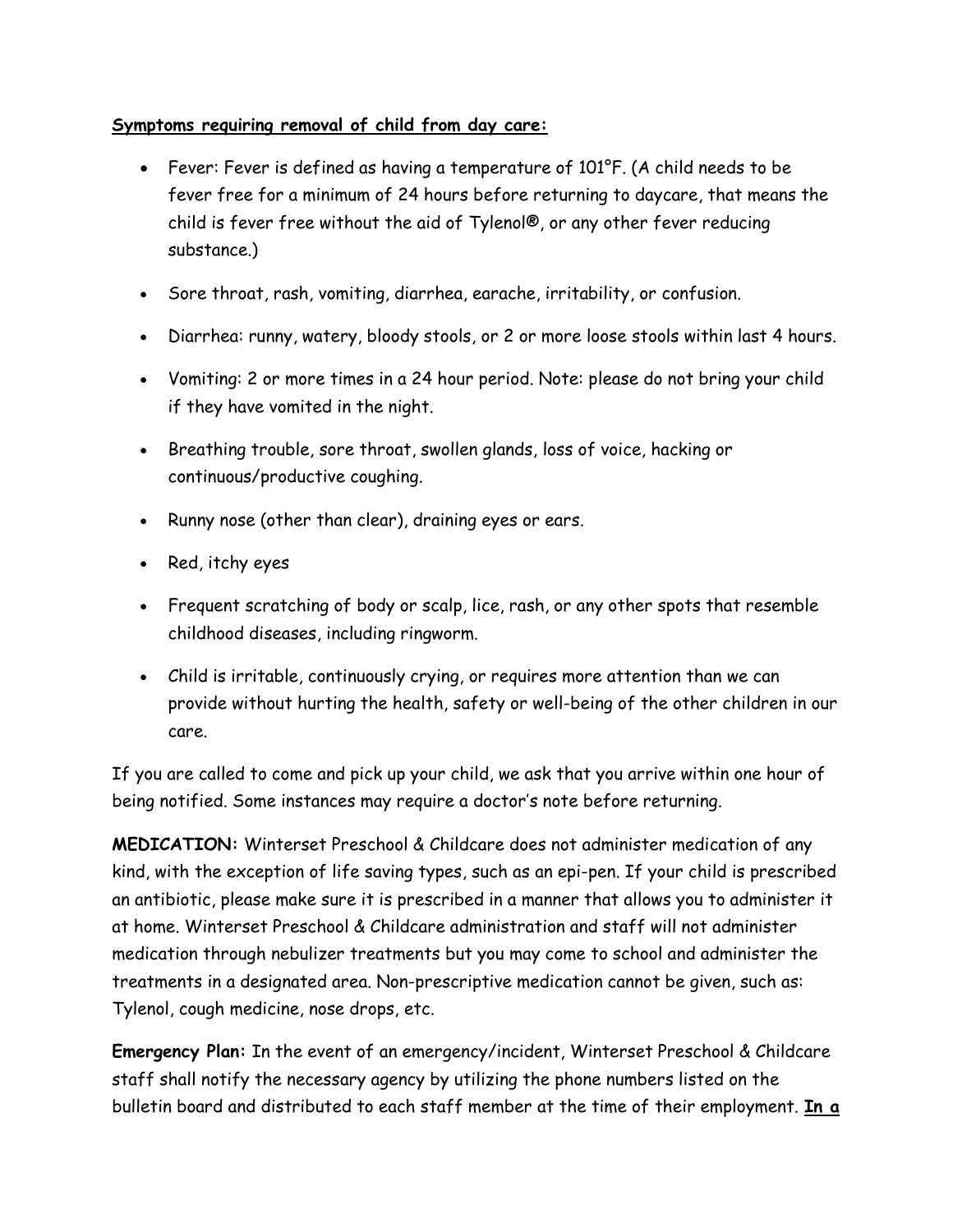life or death situation 911 shall always be contacted first. The director of the facility is to be immediately notified of any and all incidents involving a child, parent or staff member. Any incident or unusual occurrence that is threatening to the health, safety, or welfare of the children, staff or volunteers must be documented in an offense/incident report and the director shall immediately be notified on the date of the offense. No member is authorized to release information to the press/media or unauthorized personal without the director and parents/legal guardian's consent.

In the event of an incident involving a lost/missing child, law enforcement shall be immediately notified and Winterset Preschool & Childcare will go into a lockdown mode. All children will be accounted and the facility shall be searched by staff for the lost/ missing child. Any information and assistance law enforcement request will be supplied upon their demand. The Director of Winterset Preschool & Childcare along with the parents/legal guardian(s) of the child will be immediately notified as well. Staff shall begin searching the surrounding areas with one member waiting and assisting law enforcement upon their arrival. The search shall include both an internal and external search of the facility with surrounding locations. This search will include any place a child may hide, fall, sit or lay, or fit their body into. All remaining children at the daycare will remain inside of the facility at a safe location under staff supervision. An offense/incident report will be completed by the end of the shift by staff members involved. The Department of Children's & Families and Early Learning Coalition will be notified when the time permeants but shall be completed on the same date of the offense within a timely manner. No member is authorized to release information to the press/media or unauthorized personal without the director and parents/legal guardian's consent.

In the event of suspected maltreatment or abuse of a child, Law Enforcement, the Department of Children & Families, Early Learning Coalition and the Director of Winterset Preschool & Childcare will be notified immediately. The parent/legal guardian will be notified only if they are not the suspected abuser. In the event the parent/legal guardian is the suspected abuser, the staff shall  $NOT$  notify the parent but will follow the above listed personal to notify. Any and all information requested by law enforcement, the Department of Children and Families and the Early Learning Coalition will be supplied upon their demand. An offense/incident report will be completed by the end of the staff members shift on the date of the offense/incident. No member is authorized to release information to the press/media or unauthorized personal without the director and parents/legal guardian's consent.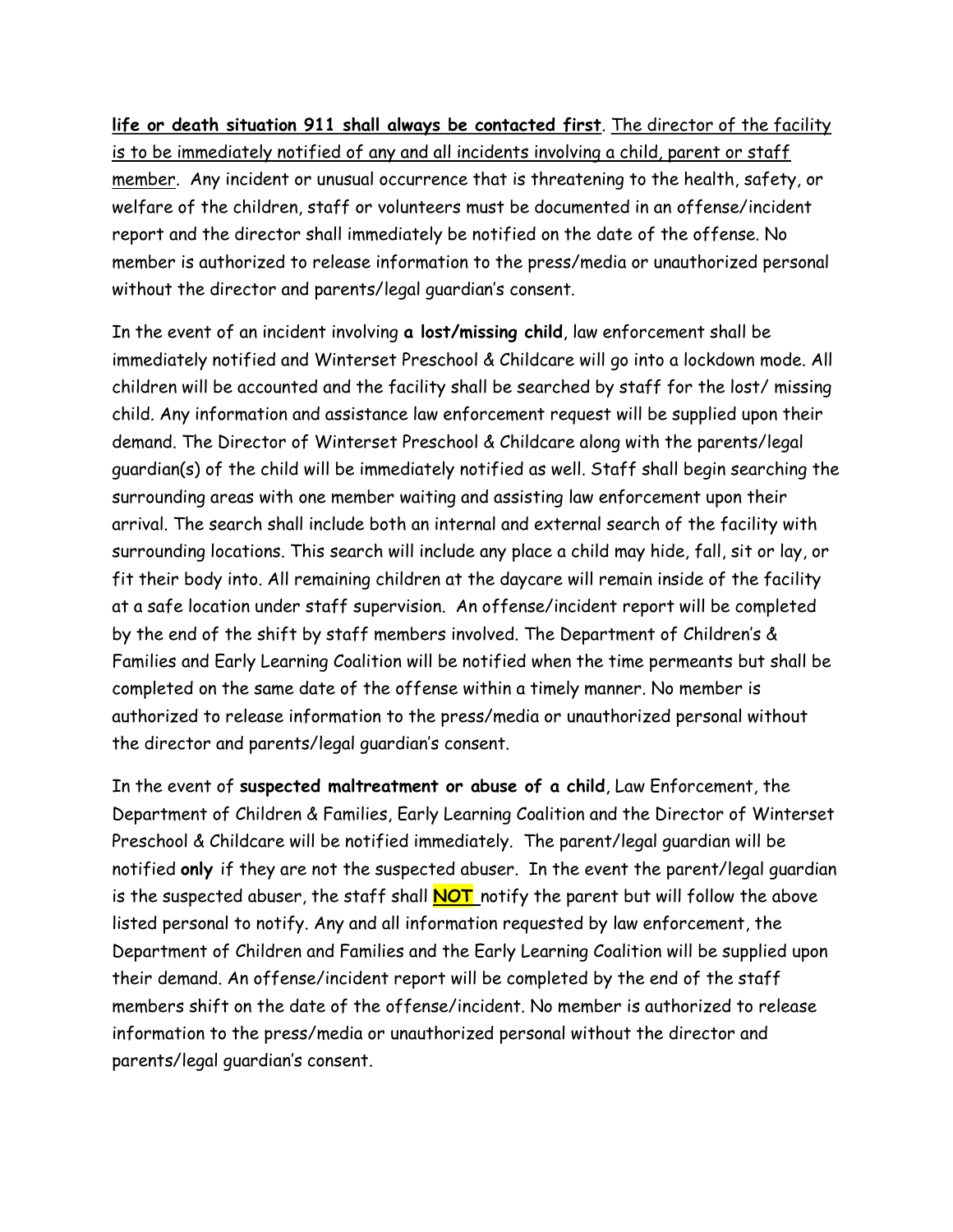In the event of an injury or illness requiring hospitalization or emergency treatment of a child, Staff members shall immediately notify and request emergency medical treatment by calling 911 and providing the necessary information to the dispatcher. If the staff member is certified and CPR is needed to save the life of a child the staff member shall perform CPR until relieved by first responders or another staff member who is also certified. Upon the arrival of EMS, a copy of the child's enrolling application and any medication/medical forms shall be provided. The parents or legal guardian, Director of the facility, The Department of Children and Families and The Early Learning Coalition shall also immediately be notified of any and all issues involving a child requiring medical treatment. All remaining children will be immediately removed from the area of an incident requiring medical treatment or death and remain in a safe location out of view until otherwise directed. If the child is transported to a medical facility a staff member will go to the facility with the child and remain there until the arrival of the child's parent or legal guardian or until relieved by the director of the facility. If possible the child's Primary Care Physician shall also be notified. An offense/incident report shall be completed by staff members by the end of their shift on the date of an incident. No member is authorized to release information to the press/media or unauthorized personal without the director and parents/legal guardian's consent.

In the event of a death involving a child or staff member, staff shall comply with the policies and procedures of this manual. No member is authorized to release information to the press/media or unauthorized personal without the director and parents/legal guardian's consent. If the death occurred at the facility members shall not take photos, shall not disturb the decedent's body/crime scene. All members shall remain on scene unless medical attention is required. All personal that are at the facility, if a child or staff member does die shall remain on scene until released by law enforcement and/or the director of the facility. Law enforcement shall immediately be notified along with the parents/legal guardians, the Department of Children & Families and the Early Learning Coalition. If life saving devices such as an Automated External Defibrillator (AED) is available and staff members are certified in using such device the member shall use the device along with CPR until relieved by first responders. All remaining children will be immediately removed from the area of an incident requiring medical treatment or death and remain in a safe location out of view until otherwise directed. Counselors will be available to all staff and children at the site throughout the following days. All parents of the remaining children shall be immediate notified of the situation when time permits. A letter will be sent home with each child by the end of the day providing information the director releases, which includes counseling services. This letter will have information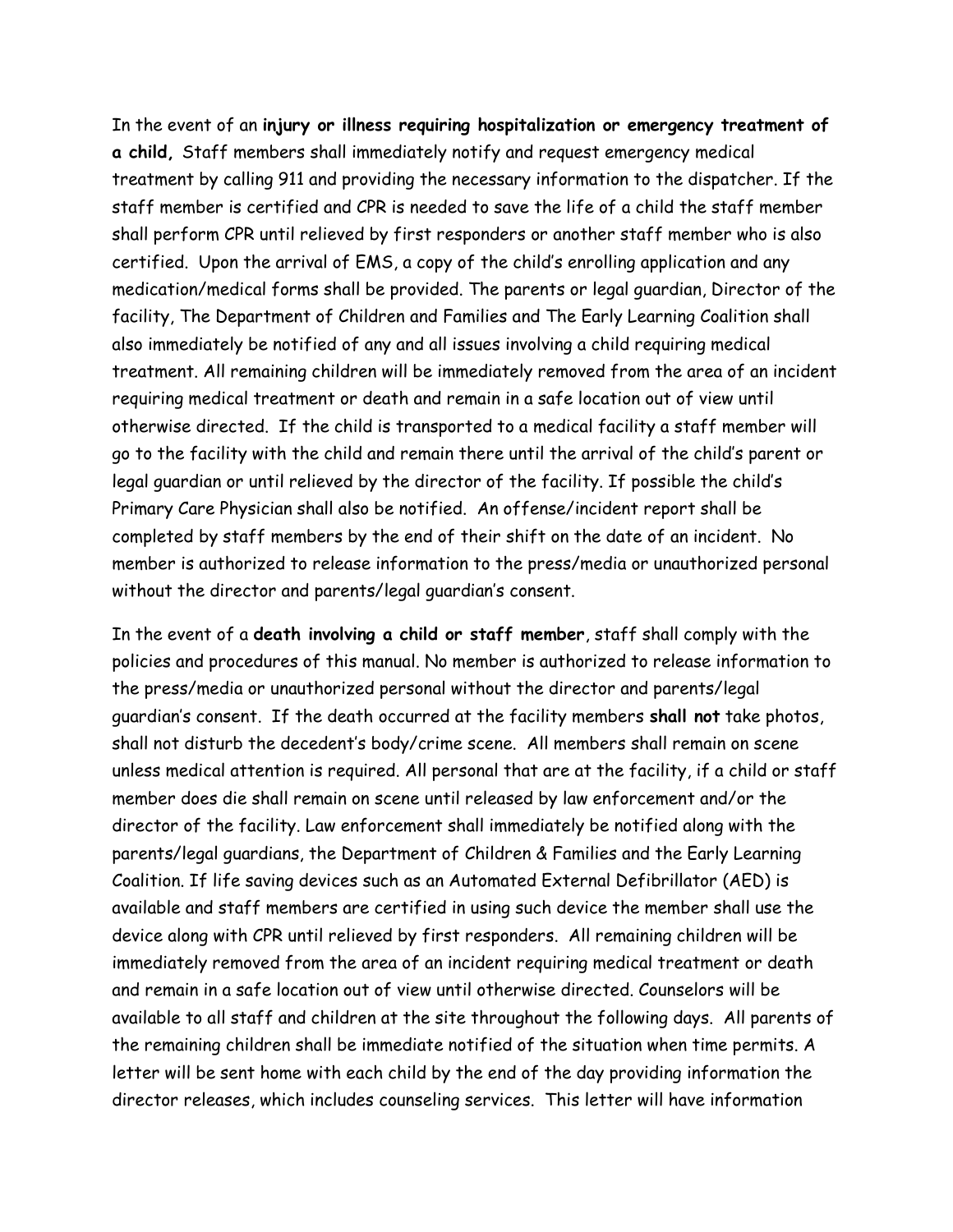provided by DCF but shall not release any information if an active law enforcement investigation is still being conducted and handled by law enforcement. All members will comply and cooperate with law enforcement, The Department of Children and Families, The Early Learning Coalition and any other government entity conducting an investigation into the incident. The decedent's name shall not be released to anyone other than law enforcement, DCF, The Early Learning Coalition and other authorized personal unless given permission by the director of the facility. No member shall contact the family of the decedent without the director's consent.

Staff shall be trained on how to handle the presence of a threatening individual who attempts or succeeds in gaining entrance to the facility. The procedures include immediately notifying law enforcement by calling 911, while locking down the facility. All children should be moved to a safe area as designated in the lockdown procedures. If the intruder is outside a member shall remain on the phone with law enforcement as long and as safe as possible providing law enforcement with the suspects information. At no point shall the intruder be let into the facility by any staff member. If members are on the playground when an intruder is present, the children shall safely be moved back into the facility or to a nearby business if gaining access to the facility cannot safely be achieved. The member on the playground shall contact the law enforcement and the facility. An offense incident shall be completed by the end of the day by each staff member and all members will cooperate with law enforcement and DCF personal and the Early Learning Coalition while investigating such matters. All parents/ legal guardians will be notified of an incident such as this by telephone, in writing or in person when time permits by the end of the work day. The Department of Children's & Families along with the Early Learning Coalition shall be notified when it is safe to do so. No member is authorized to release information to the press/media or unauthorized personal without the director and parents/legal guardian's consent.

#### DISCIPLINE:

Unfortunately, there are sometimes reasons we have to ask a child to be removed from our program either short term or permanent basis. We want you to know we will do everything possible to work with the family of the child(ren) in order to prevent this policy from being enforced.

#### When A Child Is Having A Problem In The Classroom

• Staff will try to redirect the child from negative behavior.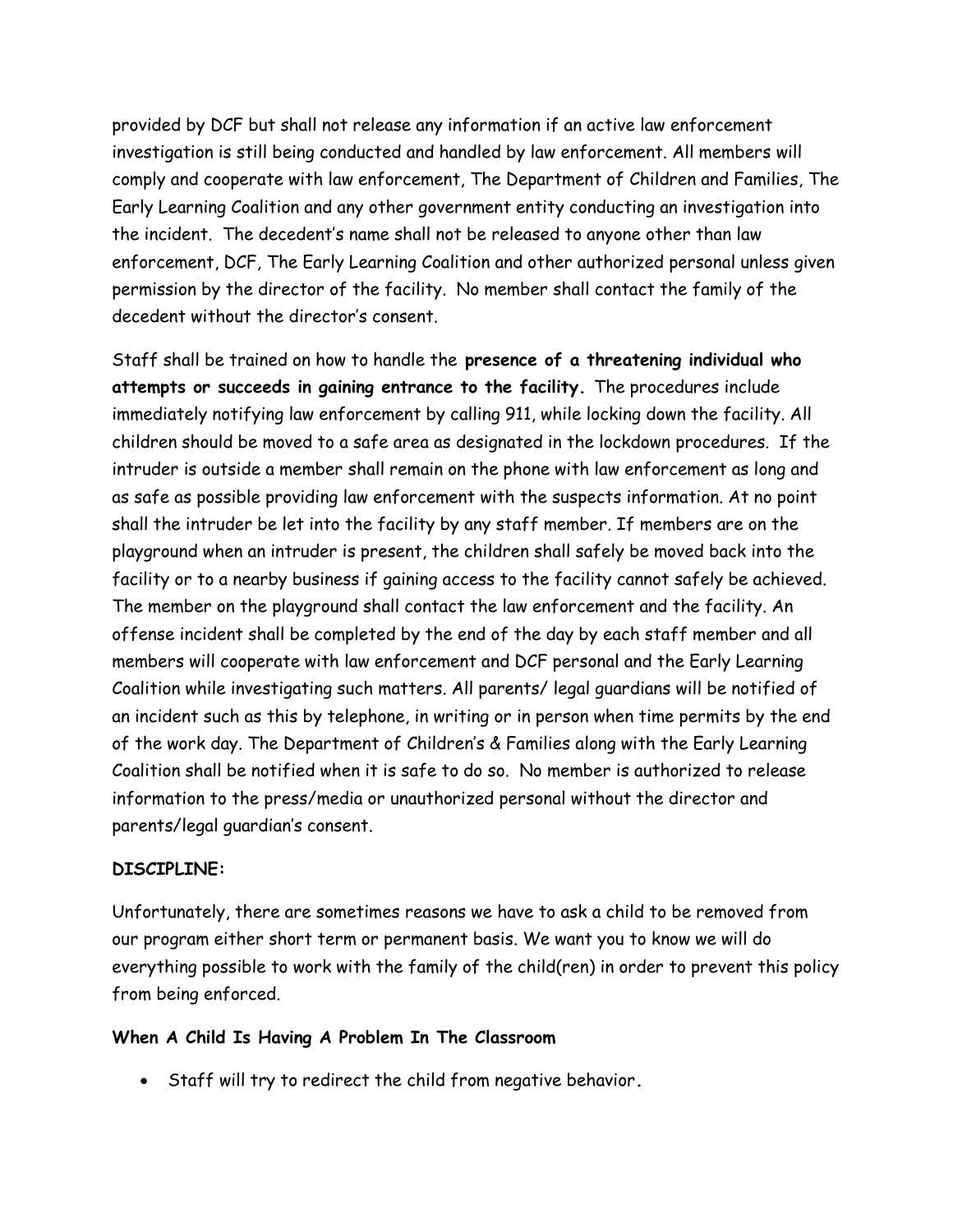- Staff will reassess classroom environment, appropriateness of activities, supervision.
- Staff will always use positive methods and language while disciplining children.
- Staff will praise appropriate behaviors.
- Staff will always consistently apply consequences for rules.
- Child will be given verbal warning.
- Child will be giving time to regain control.
- Child`s disruptive behavior will be documented and maintained in confidentiality.
- Parent/guardian will be notified verbally.
- Parent/guardian will be given written copies of the disruptive behaviors that might lead to expulsion.
- The director, classroom staff and parent/guardian will have a conference to discuss how to promote positive behaviors.
- The parent will be given literature or other resources regarding methods of improving behavior.
- Recommendation of evaluation by professional consultation.
- No physical discipline will occur or be administered by any staff member at Winterset Preschool & Childcare. This includes any rough or harsh handling of a child such lifting or jerking by one or both arms, pushing, forcing or restricting movement; lifting or moving by grasping clothing; covering a child's head or any form of physical corporal punishment.

### Schedule of Expulsion

- If after the remedial actions above have not worked, the child`s parent/guardian will be advised verbally and in writing about the child's or parents behavior warranting an expulsion. An expulsion act is meant to be a period of time so that the parent/guardian may work on the child`s behavior or to come to an agreement with the school.
- The parent/guardian will be informed regarding the length of the expulsion policy.
- The parent/guardian will be informed about the expected behavioral changes required in order for the child or parent to return to the school.

### Parental Actions For Child's Expulsion

- Failure to pay/habitual lateness in payment.
- Failure to complete required forms including the child's immunization records.
- Verbal abuse to staff.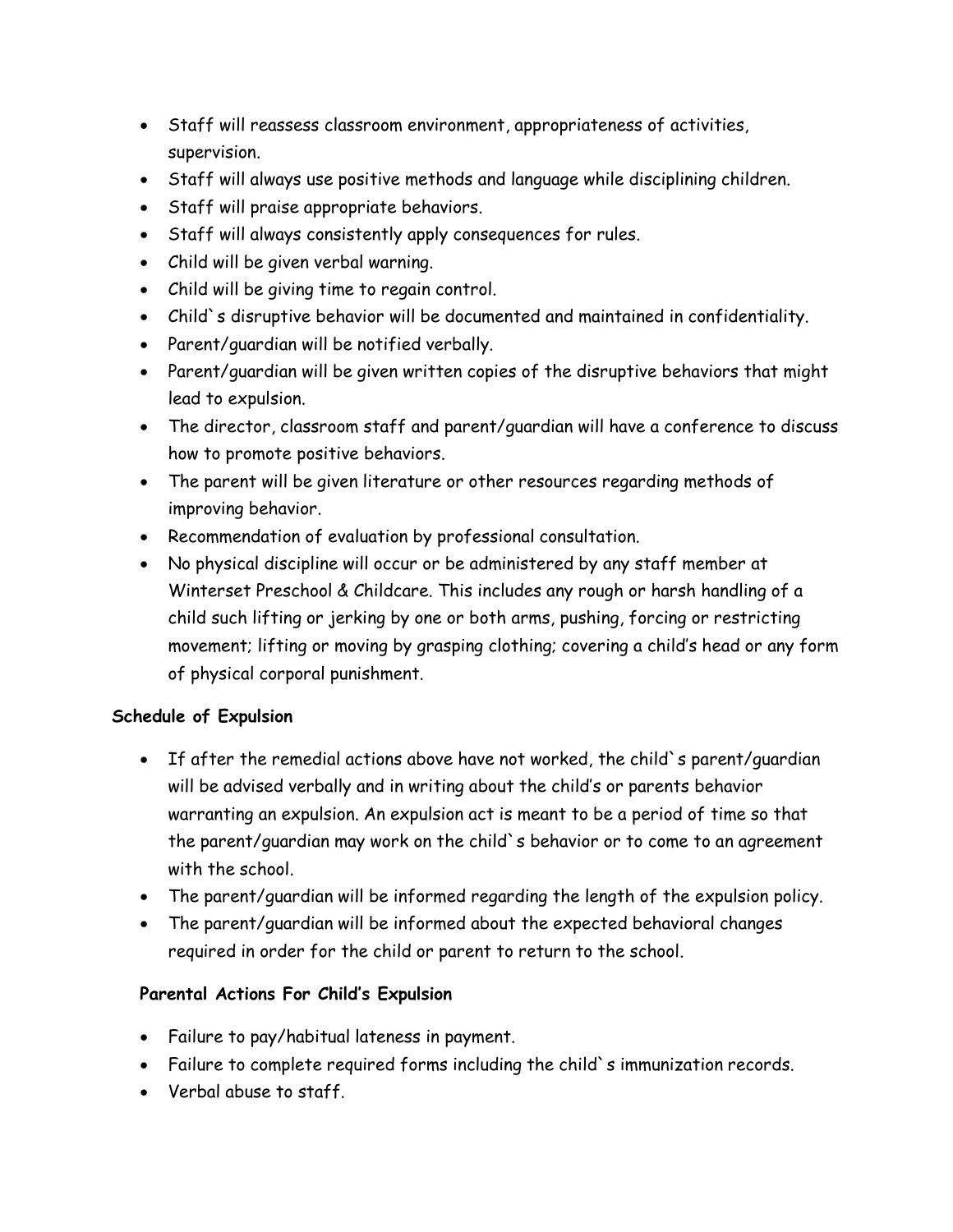Parents threaten physical or intimidating actions toward staff members.

#### Child's Actions For Expulsion

- Failure of child to adjust after a reasonable amount of time.
- Uncontrollable tantrums/angry outburst.
- Ongoing physical abuse to staff or other children.
- Excessive biting.

#### A Child Will Not Be Expelled

If a child's parents/legal guardian:

- Made a complaint to the Office of Licensing regarding a school's alleged violation of the licensing requirements.
- Reported abuse or neglect occurring at the school.
- Questioned the school regarding policies and procedures.
- Without giving the parent sufficient time to make other child care arrangements.

### Shaken Baby Syndrome/Abusive Head Trauma (SBS/AHT)

 We (Winterset Preschool & Childcare) believe that preventing, recognizing, responding to, and reporting shaken baby syndrome and abusive head trauma (SBS/AHT) is an important function of keeping children safe, protecting their healthy development, providing quality child care, and educating families.

 SBS/AHT is the name given to a form of physical child abuse that occurs when an infant or small child is violently shaken and/or there is trauma to the head. Shaken may only last a few seconds but can result in severe injury or even death. According to Florida's Department of Children & Families (DCF) rules and regulations all child care facility licensed to care for children up to five years of age shall develop and adopt a policy to prevent SBS/AHT.

#### Recognizing:

 Children are observed for signs of abusive head trauma including irritability and/or high pitched crying, difficulty staying awake/lethargy or loss of consciousness,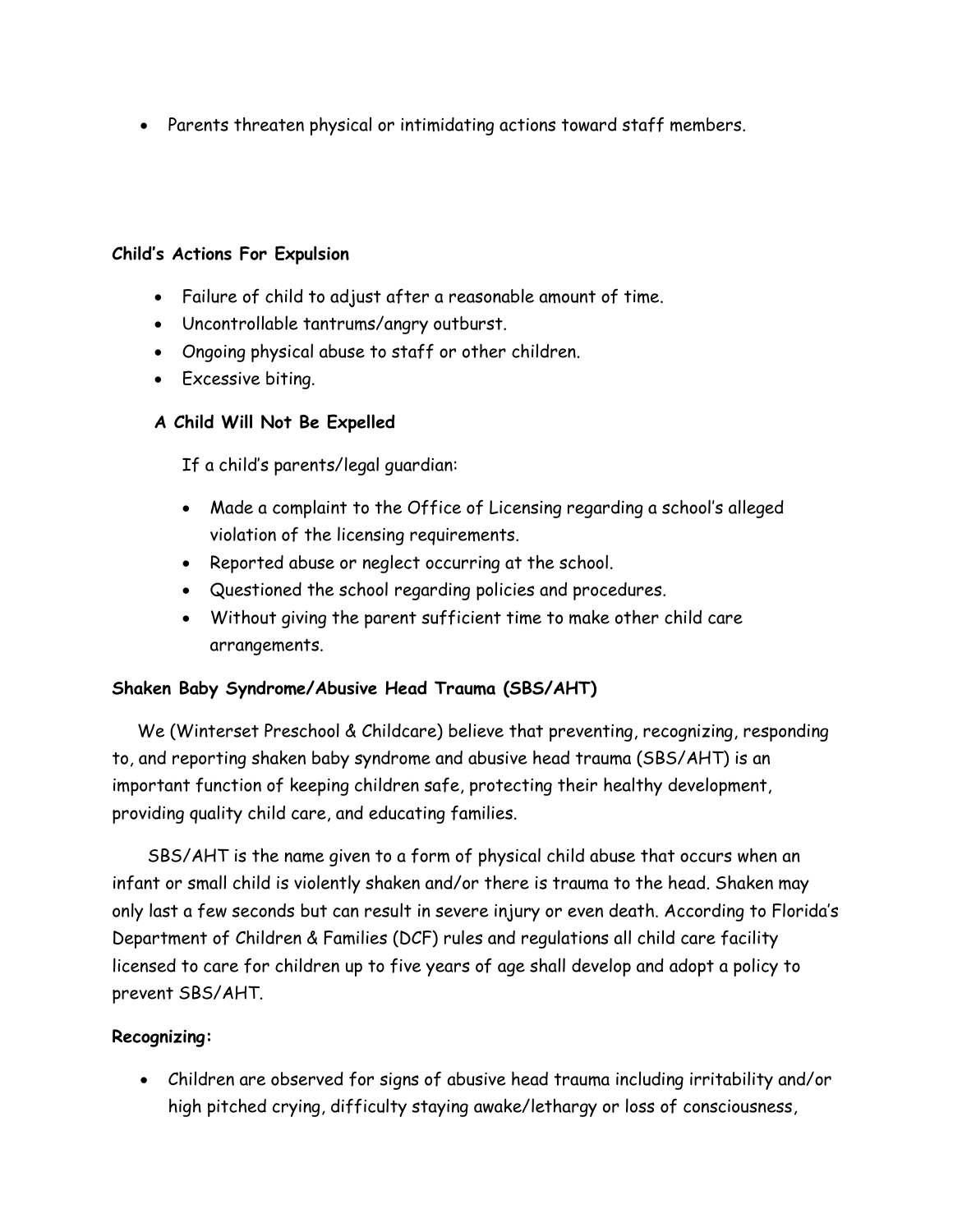difficulty breathing, inability to lift the head, seizures, lack of appetite, vomiting, bruises, poor feeding/ sucking, no smiling or vocalization, inability of the eyes to track and /or decreased muscle tone. Bruises may be found on the upper arms, rib cage, or head resulting from gripping or from hitting the head.

- Responding to: If SBS/ABT is suspected, staff will:
- Call 911 immediately upon suspecting SBS/AHT and inform the director. Call the parents/ guardians.
- If the child had stopped breathing, trained staff will begin pediatric CPR and continue until relieved by first responders.

#### Reporting:

- Instances of suspected child maltreatment in child care are reported to the Director, the Department Of Children & Families and Law enforcement.
- Instances of suspected child maltreatment in the home are reported to the Department of Children & Families and Law Enforcement.

### Prevention Strategies to assist staff in coping with a crying, fussing, or distraught child

First determine if the child has any physical needs such as being hungry, tired, or sick. If no physical need is identified, staff will attempt one or more of the strategies outlined in the staff handbook or reviewed by the director during staff training opportunities.

Behaviors that are prohibited will be included in the staff training. All staff will take training on SBS/AHT from the training courses offed by the Department of Children and Families web page. Training includes recognizing, responding to, and reporting child abuse, neglect, or maltreatment as well as brain development of children up to five years of age.

Parents may check with the Director for a list of resources.

This policy applies to children up to five years of age and their families, operators, and all staff members that are employed at Winterset Preschool & Childcare.

- Communication with the staff:
- Within 30 days of adopting this policy, the school shall review the policy with all staff that provides care for the children up to five years of age.
- All current staff members and newly hired staff will be trained in SBS/AHT by taking the class offered by the Department of Children & Families.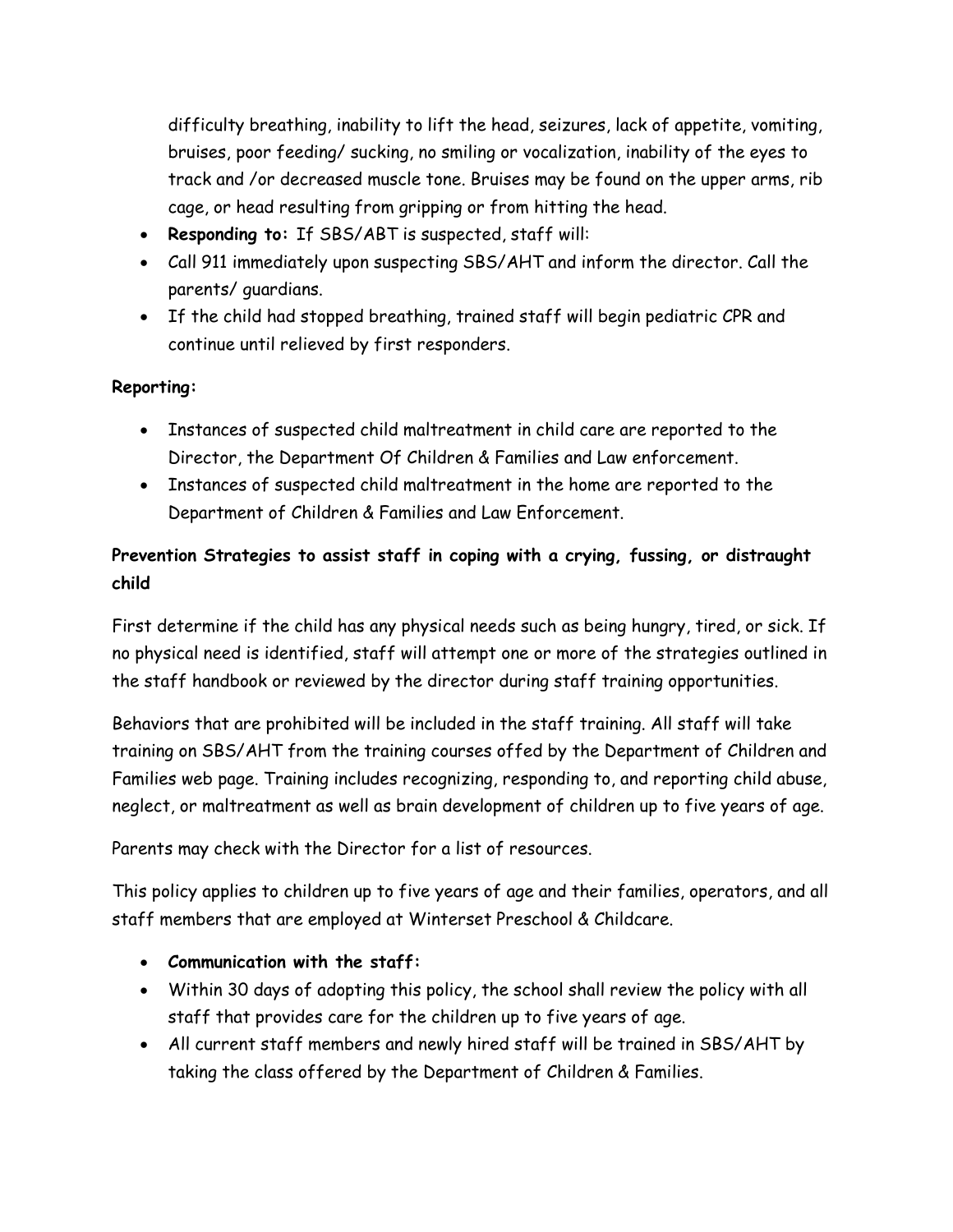- Staff will sign an acknowledgement form that includes the individual's name, the date the school's policy was given and explained to the individual, the individual's signature, and the date the individual signed the acknowledgment.
- The school shall maintain the SBS/AHT staff acknowledgement form in the staff members file.

#### Communication with Parents/Guardians

- Within 30 days of adopting this policy, the school shall review the policy with the parents/guardians of currently enrolled children up to five years of age. Parents are invited to ask questions or express concerns.
- A copy of the policy will be put in the parent handbook and posted on the parent board in the front office for all parents to review.
- Parents/Guardians will sign an acknowledgement form that includes the child's name, date the operator's policy was given and explained to the parent, parent's signature, and the date the parent signed the acknowledgment.

The school shall keep the SBS/AHT parent's acknowledgement form in the child's file.

#### Effective Date: January 4, 2018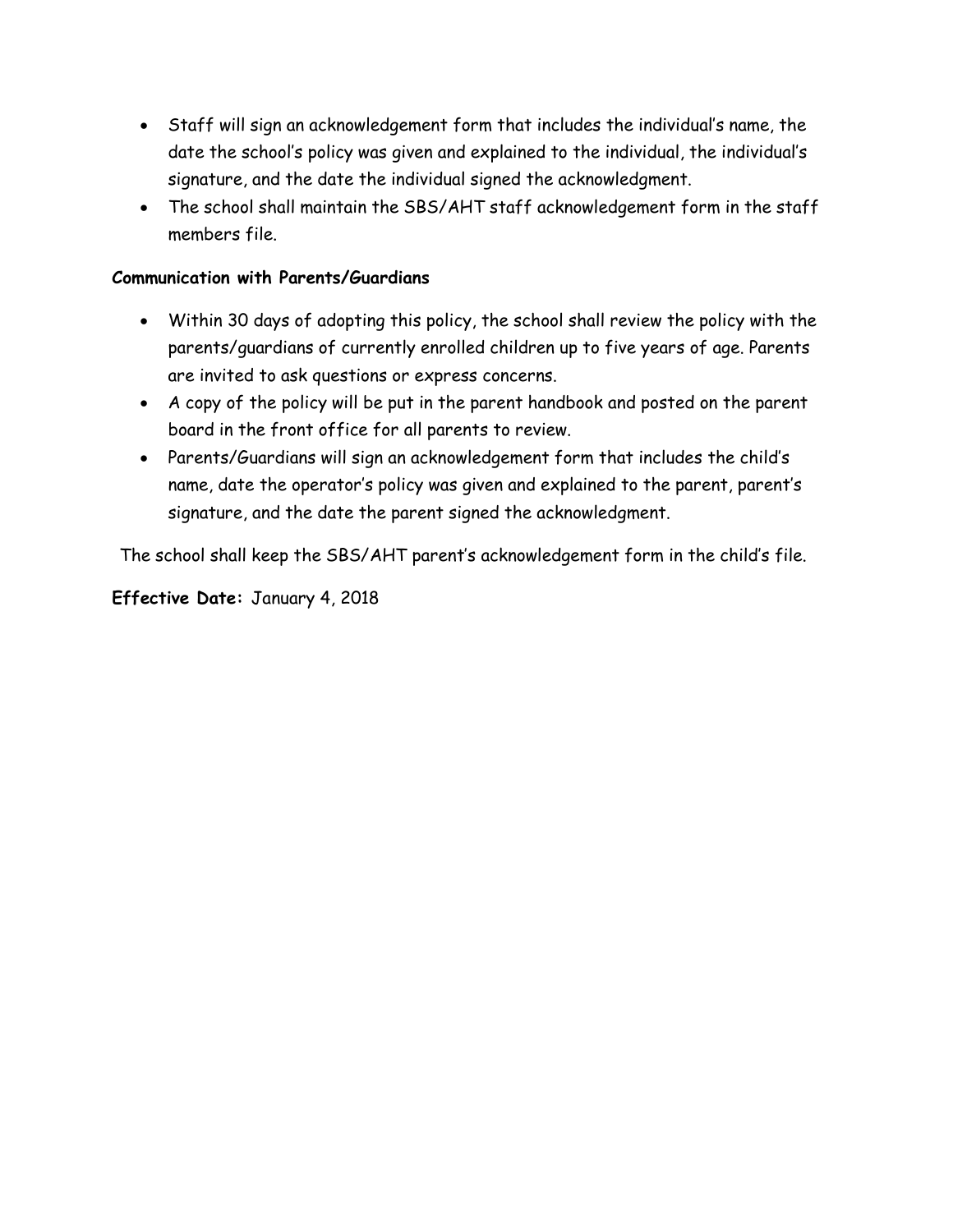Director: Please be sure to come to the director with any questions or concerns that you may have. The teachers are extremely busy doing what they do best loving your babies. Sometimes they may forget to let the director know the issue that you may have and we would like to make sure that we take care of all of your needs if possible. Your children are our number one priority here at Winterset Preschool and we absolutely appreciate you choosing our center to take care of them.

CONTACT US: Website: Hppreschool.com Email: Director@HPpreschool.com

Phone: 863-662-4723